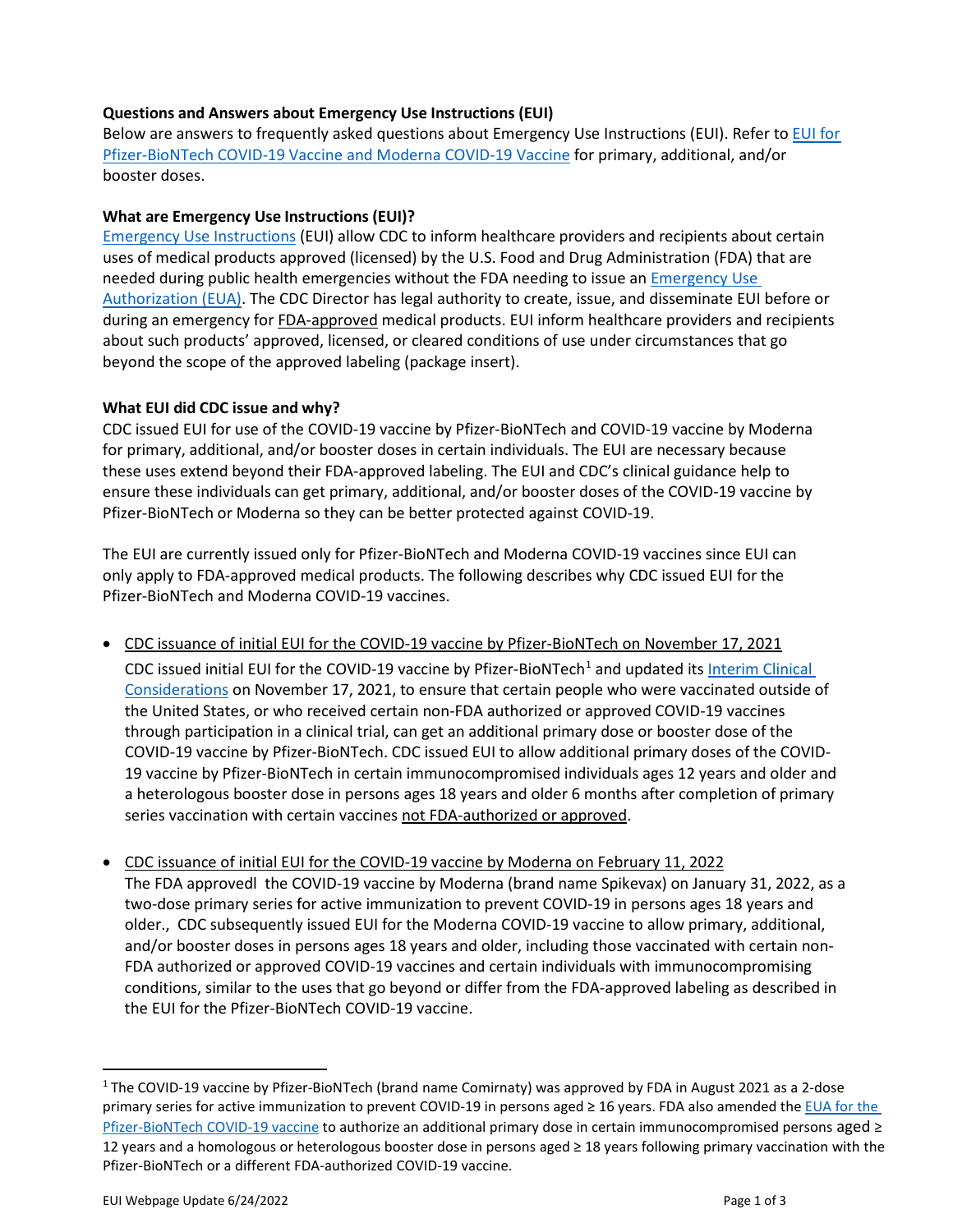EUI amendments, in concert with CD[C Interim Clinical](https://www.cdc.gov/vaccines/covid-19/clinical-considerations/covid-19-vaccines-us.html) Considerations, subsequent to initial issuance for the respective mRNA COVID-19 vaccines include:

- Expanded the age of heterologous booster use of COVID-19 vaccine by Pfizer-BioNTech to 16 years and older following primary series vaccination at least 6 months previously with certain vaccines not FDA-authorized or approved in the United States<sup>[2](#page-1-0)</sup> on December 9, 2021.
- Updated the eligible age of booster use of COVID-19 vaccine by Pfizer-BioNTech to 12 years and older, booster dose interval to 5 months, vaccine use for those with incomplete primary dose series of non-FDA-authorized or approved COVID-19 vaccines, and included the new FDAapproved formulation of the vaccine for persons ages 12 years and older (gray-capped multidose vials) on January 7, 2022.
- Updated on February 11, 2022, to allow an additional Pfizer-BioNTech COVID-19 vaccine dose in persons ages 18 years and older with certain immunocompromising conditions who received primary vaccination with the Janssen COVID-19 vaccine; revaccination of certain moderately or severely immunocompromised persons ages 12 years and older who received certain therapies (i.e., hematopoietic cell transplant (HCT) or chimeric antigen receptor (CAR)-T-cell therapy) and received COVID-19 vaccine prior to or during treatment; and the ability of healthcare providers to administer the Pfizer-BioNTech COVID-19 vaccine outside of the FDA-authorized or FDAapproved labeling and CDC recommended dosing intervals based on clinical judgment when the benefits of vaccination are deemed to outweigh the potential and unknown risks.
- Extended the dosing interval to 8 weeks<sup>[3](#page-1-1)</sup> between the first and second primary doses of mRNA COVID-19 vaccines (i.e., Pfizer-BioNTech and Moderna COVID-19 vaccines) on February 22, 2022.
- Updated on March 29, 2022, to allow a second booster dose with mRNA COVID-19 vaccines (i.e., Pfizer-BioNTech and Moderna COVID-19 vaccines) in persons ages 18–49 years who are not moderately or severely immunocompromised and received both a primary dose and first booster dose with the Janssen COVID-19 vaccine. Additionally, clarification was added to the EUI for Moderna COVID-19 vaccine that a new booster-only formulation of the Moderna COVID-19 vaccine for persons ages 18 years and older (dark blue-capped multi-dose vials [50 μg in 0.5 mL] EUA-authorized on March 29, 2022) may be used to administer booster dose(s) as recommended in CDC's Interim Clinical [Considerations.](https://www.cdc.gov/vaccines/covid-19/clinical-considerations/covid-19-vaccines-us.html)
- Updated on May 20, 2022, to allow the following for Pfizer-BioNTech and Moderna COVID-19 vaccines: revaccination for any COVID-19 vaccine dose(s) received during treatment with B-cell depleting therapies over a limited period and deferral of the second primary dose in an mRNA COVID-19 vaccine series in people who recently had SARS-CoV-2 infection by 3 months from symptom onset or positive test (if infection was asymptomatic).
- Updated on June 24, 2022, to allow the use of Moderna COVID-19 vaccine for ages 12 years and older for: a longer interval of 4–8 weeks between the first and second primary dose of Moderna COVID-19; primary dose(s), including for those with certain immunocompromising conditions or

<span id="page-1-0"></span><sup>&</sup>lt;sup>2</sup> FDA amended the [EUA for the](https://www.fda.gov/emergency-preparedness-and-response/coronavirus-disease-2019-covid-19/comirnaty-and-pfizer-biontech-covid-19-vaccine) [Pfizer-BioNTech COVID-19 vaccine](https://www.fda.gov/emergency-preparedness-and-response/coronavirus-disease-2019-covid-19/comirnaty-and-pfizer-biontech-covid-19-vaccine) on December 9, 20201 to expand the eligible population for homologous booster doses to persons aged ≥ 16 years.

<span id="page-1-1"></span><sup>3</sup> The original recommended interval (3 weeks for Pfizer-BioNTech; 4 weeks for Moderna) between the first and second primary doses remains the recommended interval for: people who are moderately to severely immunocompromised; adults ages 65 years and older; and others who need early protection due to increased concern about community transmission or risk of severe disease.